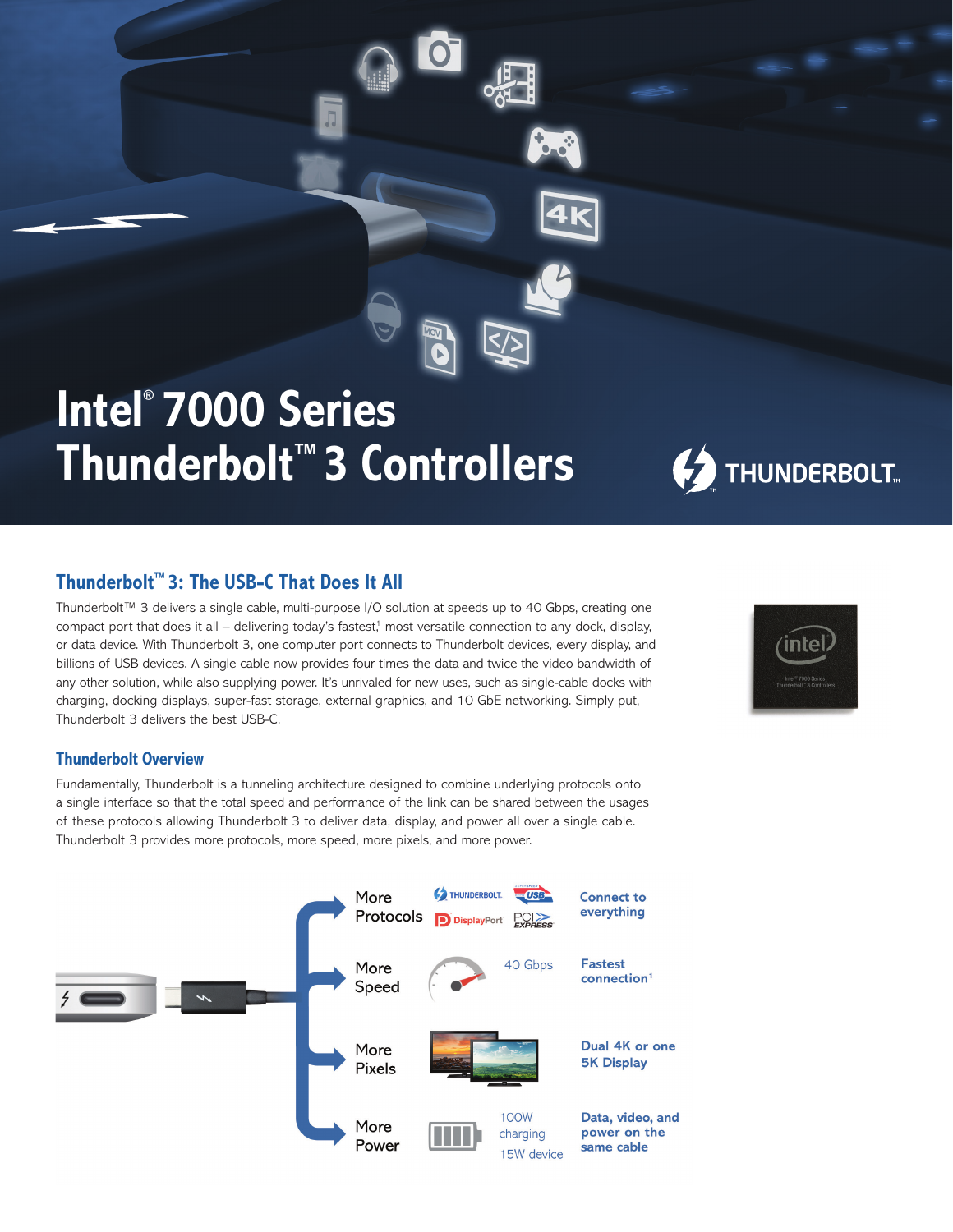The Thunderbolt controller provides several important features. It includes a physical interface (PHY) layer that can dynamically switch operating modes to drive either:

- Native USB 2.0, USB 3.2 Gen 1 (5 Gbs), USB3.2 Gen 2 (10 Gbs)
- Native DisplayPort\* 1.1, 1.2a, and 1.4<sup>2</sup>
- Thunderbolt at 20 and 40 Gbps

In the Thunderbolt mode, a Thunderbolt 3 port has the ability to support up to two DisplayPort interfaces with support for DisplayPort 1.4 and up to 4 lanes of PCI Express\* Gen 3. If the Thunderbolt peripheral device has two Thunderbolt ports, the dynamic mode configuration described above will be configured on the downstream or second port of the device when another cable and device are plugged in to it. Each mode will still be supported on this downstream connector, and data and display traffic will be provided as needed to that downstream port. If each consecutive device is a Thunderbolt device, up to six devices in a chain can be supported.

The Intel® 7440 Thunderbolt™ 3 Controller brings a new capability for peripheral device manufacturers which enables them to design devices which can connect to both Thunderbolt 3 and USB-C based computer ports. Companies can deliver industry leading device functionality with Thunderbolt 3 based computers and provide basic compatibility for USB-C based computers. This feature allows new classes of Dock, Docking Monitor, and Storage which can provide leading performance and broad compatibility.

#### **Key Features and Benefits**

#### **More Speed**

Provides a 40 Gbps connection

- Double the speed of Thunderbolt™ 2 and 8x the bandwidth of USB 3.0
- Provides a connection with 40 Gbps of bandwidth in each direction

#### **More Protocols**

Thunderbolt 3, USB, DisplayPort, and power over one cable

- 4 lanes of PCI Express Gen 3
	- Great for the fastest storage, External Graphics (eGfx), 10 Gb Ethernet, and more
	- Provides the Lowest latency for PCI Express audio
- Supports 2 video streams and DisplayPort 1.4: 8 lanes of HBR2, 4 lanes of HBR3
	- Supports two uncompressed 4K displays (4096 x 2160 30bpp @ 60 Hz)
	- Allows connection of DVI, HDMI, and VGA displays via converters
- Includes a USB 3 connection at up to 10 Gbs
	- Compatible with existing USB devices and cables
- Includes Thunderbolt™ Networking
	- Provides greater than 10 Gb Ethernet bandwidth connection between computers

#### **More Power**

Delivers Power to Computer or Peripheral (based on USB power delivery)

- Up to 100W system charging
- 15W to bus-powered devices

#### **Utilizes the USB-C connector for a small, reversible, easy to use solution**

There are three components in the Intel® 7000 Series Thunderbolt™ 3 controller family. The block diagram below showcases the peripheral device SKUs use in a Thunderbolt 3 device.



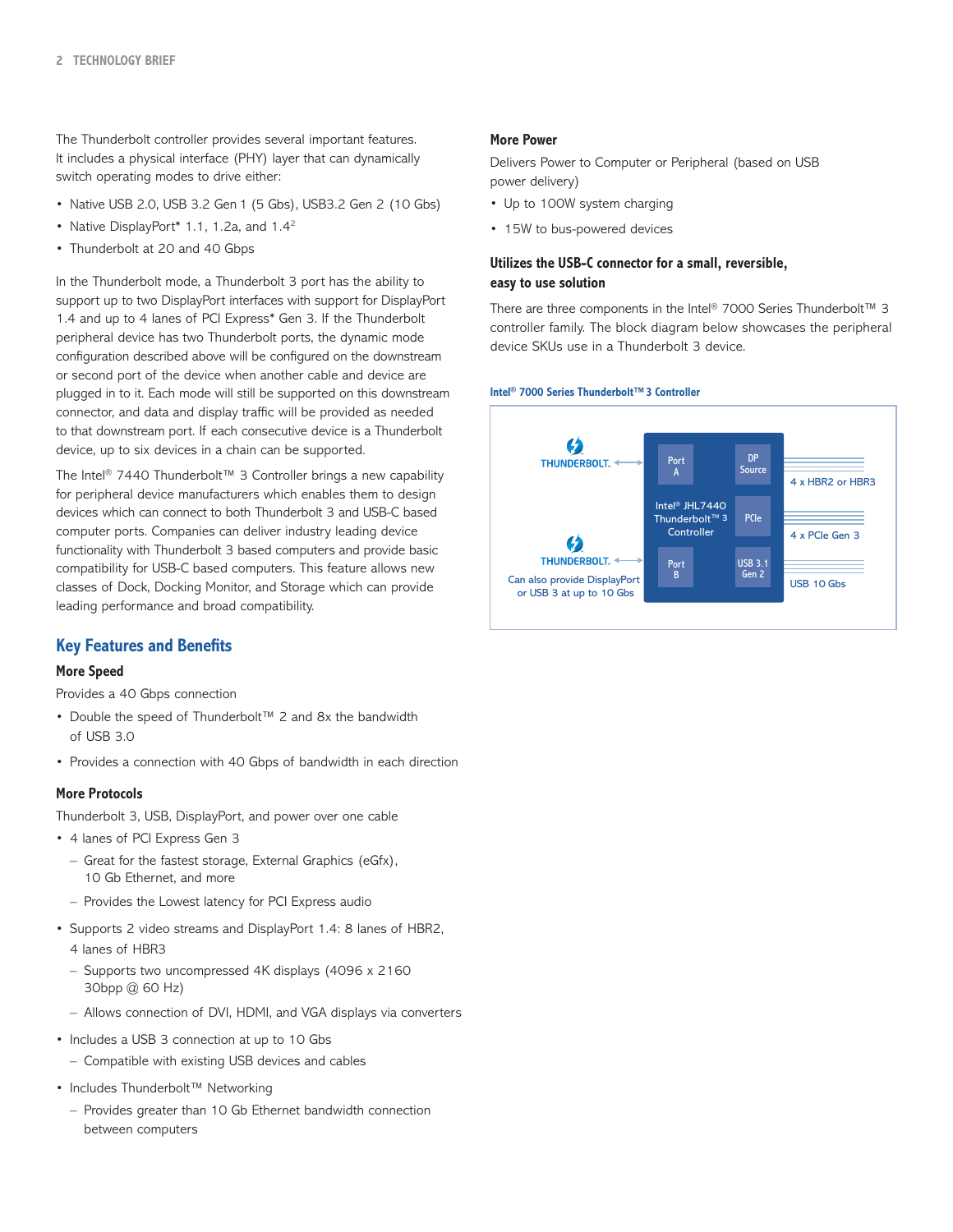| Intel <sup>®</sup> 7000 Series Thunderbolt™ 3 Controller Technical Specifications |                                                                     |                                                                                                                                                                 |                                                                     |
|-----------------------------------------------------------------------------------|---------------------------------------------------------------------|-----------------------------------------------------------------------------------------------------------------------------------------------------------------|---------------------------------------------------------------------|
| <b>SKU Details</b>                                                                |                                                                     |                                                                                                                                                                 |                                                                     |
| <b>Product Name</b>                                                               | Intel <sup>®</sup> 7540 Thunderbolt™ 3<br>Controller                | Intel <sup>®</sup> 7440 Thunderbolt™ 3<br>Controller                                                                                                            | Intel <sup>®</sup> 7340 Thunderbolt™ 3<br>Controller                |
| <b>Product Number</b>                                                             | <b>JHL7540</b>                                                      | <b>JHL7440</b>                                                                                                                                                  | <b>JHL7340</b>                                                      |
| <b>Order Number: Tape and Reel</b>                                                | $964276 - SLMHS$                                                    | 964470 - SLMJ2                                                                                                                                                  | 964393 - SLMHY                                                      |
| <b>Order Number: Tray</b>                                                         | 964275 - SLMHR                                                      | 964458 - SLMHZ                                                                                                                                                  | 964383 - SLMHX                                                      |
| <b>Expected Usage</b>                                                             | Computer                                                            | Peripheral device                                                                                                                                               | Computer                                                            |
| <b>Thunderbolt Features</b>                                                       |                                                                     |                                                                                                                                                                 |                                                                     |
| <b>Speed</b>                                                                      | 40 Gbps                                                             | 40 Gbps                                                                                                                                                         | 40 Gbps                                                             |
| <b>Thunderbolt Ports</b>                                                          | $\overline{2}$                                                      | $\overline{2}$                                                                                                                                                  | $\mathbf{1}$                                                        |
| <b>Downstream PCIe Lanes</b><br>in Device Configuration                           | N/A                                                                 | 4                                                                                                                                                               | N/A                                                                 |
| DisplayPort* Streams                                                              | Host Configuration: 2<br>Peripherial Confiuration: N/A              | Host Configuration: 2<br>Peripherial Confiuration: 2<br>Tunneled, 1 dedicated DP output                                                                         | Host Configuration: 2<br>Peripherial Confiuration: N/A              |
| <b>DisplayPort Total Lanes</b>                                                    | 8 HBR2, 4 HBR3                                                      | 8 HBR2, 4 HBR3                                                                                                                                                  | 8 HBR2, 4 HBR3                                                      |
| <b>USB Compatibility</b>                                                          | Host port is compatible<br>with USB devices                         | Upstream port is compatible<br>with USB-C based hosts.<br>Downstream port is compatible<br>with USB devices. USB 3.1 Gen 2<br>downstream port is also provided. | Host port is compatible<br>with USB devices                         |
| <b>Physical Characteristics</b>                                                   |                                                                     |                                                                                                                                                                 |                                                                     |
| <b>Dimensions (HxWxD)</b>                                                         | 10.7mm x 10.7mm                                                     | 10.7mm x 10.7mm                                                                                                                                                 | 10.7mm x 10.7mm                                                     |
| Weight                                                                            | .23g                                                                | .23g                                                                                                                                                            | .23g                                                                |
| <b>Operating Temperature</b>                                                      | $0 - 65$ deg C                                                      | $0 - 65$ deg C                                                                                                                                                  | $0 - 65$ deg C                                                      |
| <b>Humidity Non-Operating</b>                                                     | MSL3                                                                | MSL3                                                                                                                                                            | MSL3                                                                |
| <b>Operating Systems Supported</b>                                                | Microsoft Windows* 10.<br>MacOS*, Linux*<br>(certain distributions) | Microsoft Windows* 10,<br>MacOS*, Linux*<br>(certain distributions)                                                                                             | Microsoft Windows* 10,<br>MacOS*, Linux*<br>(certain distributions) |